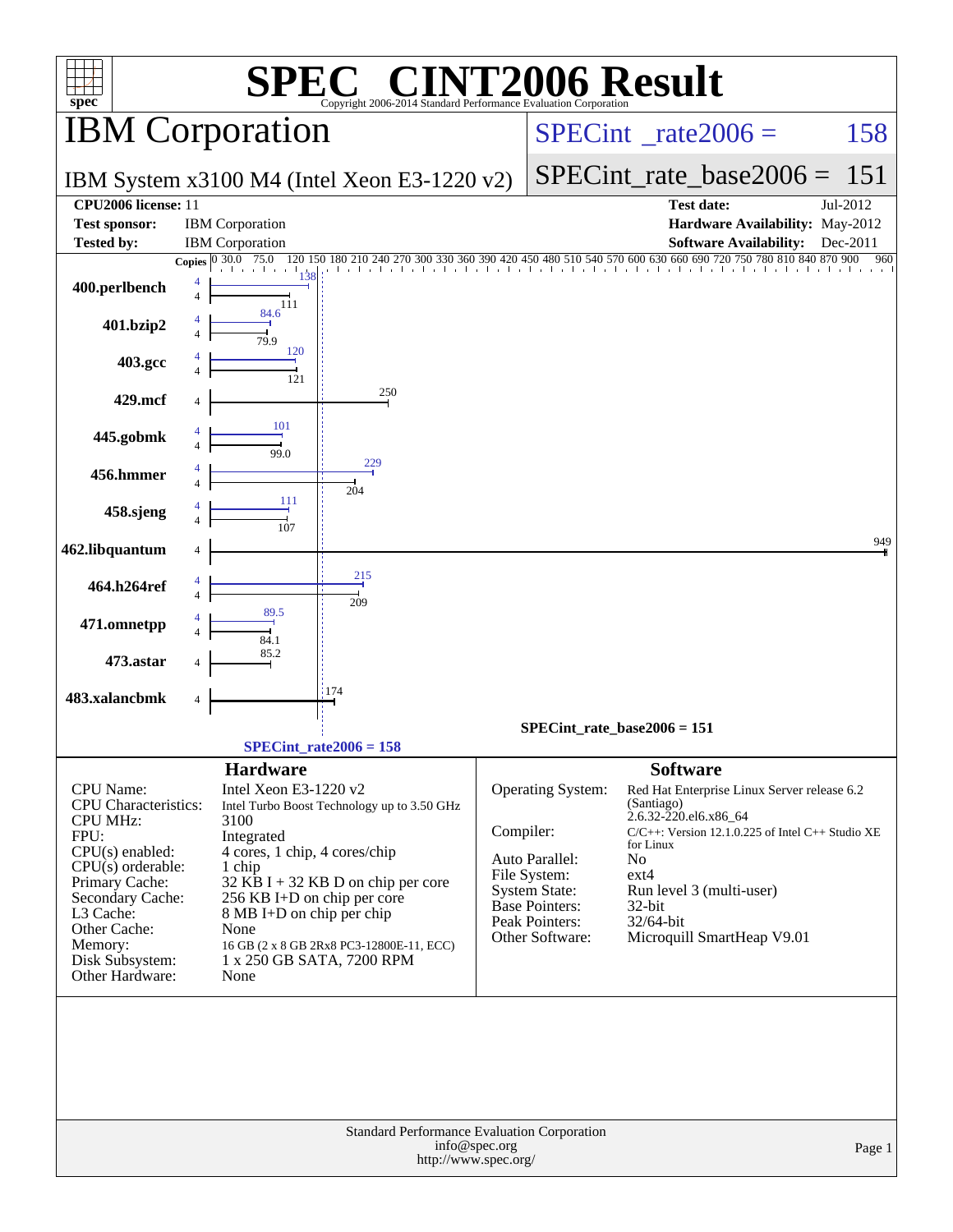

## IBM Corporation

### SPECint rate $2006 = 158$

IBM System x3100 M4 (Intel Xeon E3-1220 v2)

[SPECint\\_rate\\_base2006 =](http://www.spec.org/auto/cpu2006/Docs/result-fields.html#SPECintratebase2006)  $151$ 

**[CPU2006 license:](http://www.spec.org/auto/cpu2006/Docs/result-fields.html#CPU2006license)** 11 **[Test date:](http://www.spec.org/auto/cpu2006/Docs/result-fields.html#Testdate)** Jul-2012

[Test sponsor:](http://www.spec.org/auto/cpu2006/Docs/result-fields.html#Testsponsor) IBM Corporation **[Hardware Availability:](http://www.spec.org/auto/cpu2006/Docs/result-fields.html#HardwareAvailability)** May-2012 **[Tested by:](http://www.spec.org/auto/cpu2006/Docs/result-fields.html#Testedby)** IBM Corporation **[Software Availability:](http://www.spec.org/auto/cpu2006/Docs/result-fields.html#SoftwareAvailability)** Dec-2011

#### **[Results Table](http://www.spec.org/auto/cpu2006/Docs/result-fields.html#ResultsTable)**

|                                                                                                          | <b>Base</b>   |                |              |                |       |                |       | <b>Peak</b>   |                |              |                |              |                |              |
|----------------------------------------------------------------------------------------------------------|---------------|----------------|--------------|----------------|-------|----------------|-------|---------------|----------------|--------------|----------------|--------------|----------------|--------------|
| <b>Benchmark</b>                                                                                         | <b>Copies</b> | <b>Seconds</b> | <b>Ratio</b> | <b>Seconds</b> | Ratio | <b>Seconds</b> | Ratio | <b>Copies</b> | <b>Seconds</b> | <b>Ratio</b> | <b>Seconds</b> | <b>Ratio</b> | <b>Seconds</b> | <b>Ratio</b> |
| 400.perlbench                                                                                            | 4             | 352            | 111          | 352            | 111   | 352            | 111   | 4             | 284            | 138          | 284            | 138          | 284            | 138          |
| 401.bzip2                                                                                                | 4             | 483            | 79.9         | 482            | 80.0  | 487            | 79.3  | 4             | 460            | 83.9         | 456            | 84.6         | 456            | 84.7         |
| $403.\mathrm{gcc}$                                                                                       | 4             | 266            | 121          | 265            | 121   | 267            | 121   | 4             | 268            | 120          | 269            | 120          | 271            | 119          |
| $429$ .mcf                                                                                               | 4             | 146            | 250          | 146            | 250   | 146            | 250   | 4             | 146            | 250          | 146            | 250          | 146            | 250          |
| $445$ .gobm $k$                                                                                          | 4             | 422            | 99.3         | 424            | 99.0  | 425            | 98.8  | 4             | 417            | 101          | 417            | 101          | 418            | 100          |
| 456.hmmer                                                                                                | 4             | 183            | 204          | 183            | 204   | 184            | 203   | 4             | 164            | 228          | 163            | 229          | 163            | 229          |
| $458$ .sjeng                                                                                             | 4             | 451            | 107          | 451            | 107   | 451            | 107   | 4             | 438            | 110          | 437            | 111          | 438            | 111          |
| 462.libquantum                                                                                           | 4             | 87.4           | 949          | 87.4           | 948   | 87.1           | 952   | 4             | 87.4           | 949          | 87.4           | 948          | 87.1           | 952          |
| 464.h264ref                                                                                              | 4             | 424            | 209          | 424            | 209   | 424            | 209   | 4             | 412            | 215          | 412            | 215          | 414            | 214          |
| 471.omnetpp                                                                                              | 4             | 297            | 84.1         | 296            | 84.5  | 297            | 84.0  | 4             | 279            | 89.6         | 280            | 89.4         | 279            | 89.5         |
| $473$ . astar                                                                                            | 4             | 330            | 85.2         | 329            | 85.2  | 330            | 85.1  | 4             | 330            | 85.2         | 329            | 85.2         | 330            | 85.1         |
| 483.xalancbmk                                                                                            | 4             | 158            | 175          | 159            | 174   | 159            | 174   | 4             | 158            | 175          | 159            | 174          | 159            | <u>174</u>   |
| Results appear in the order in which they were run. Bold underlined text indicates a median measurement. |               |                |              |                |       |                |       |               |                |              |                |              |                |              |

#### **[Submit Notes](http://www.spec.org/auto/cpu2006/Docs/result-fields.html#SubmitNotes)**

 The numactl mechanism was used to bind copies to processors. The config file option 'submit' was used to generate numactl commands to bind each copy to a specific processor. For details, please see the config file.

#### **[Operating System Notes](http://www.spec.org/auto/cpu2006/Docs/result-fields.html#OperatingSystemNotes)**

Stack size set to unlimited using "ulimit -s unlimited"

#### **[Platform Notes](http://www.spec.org/auto/cpu2006/Docs/result-fields.html#PlatformNotes)**

Standard Performance Evaluation Corporation [info@spec.org](mailto:info@spec.org) BIOS Settings: Turbo Mode enabled in BIOS C-State enabled in BIOS Sysinfo program /root/SPECcpu1.2/config/sysinfo.rev6800 \$Rev: 6800 \$ \$Date:: 2011-10-11 #\$ 6f2ebdff5032aaa42e583f96b07f99d3 running on localhost.localdomain Thu Jul 5 11:19:00 2012 This section contains SUT (System Under Test) info as seen by some common utilities. To remove or add to this section, see: <http://www.spec.org/cpu2006/Docs/config.html#sysinfo> From /proc/cpuinfo model name : Intel(R) Xeon(R) CPU E3-1220 V2 @ 3.10GHz 1 "physical id"s (chips) 4 "processors" cores, siblings (Caution: counting these is hw and system dependent. The following excerpts from /proc/cpuinfo might not be reliable. Use with Continued on next page

<http://www.spec.org/>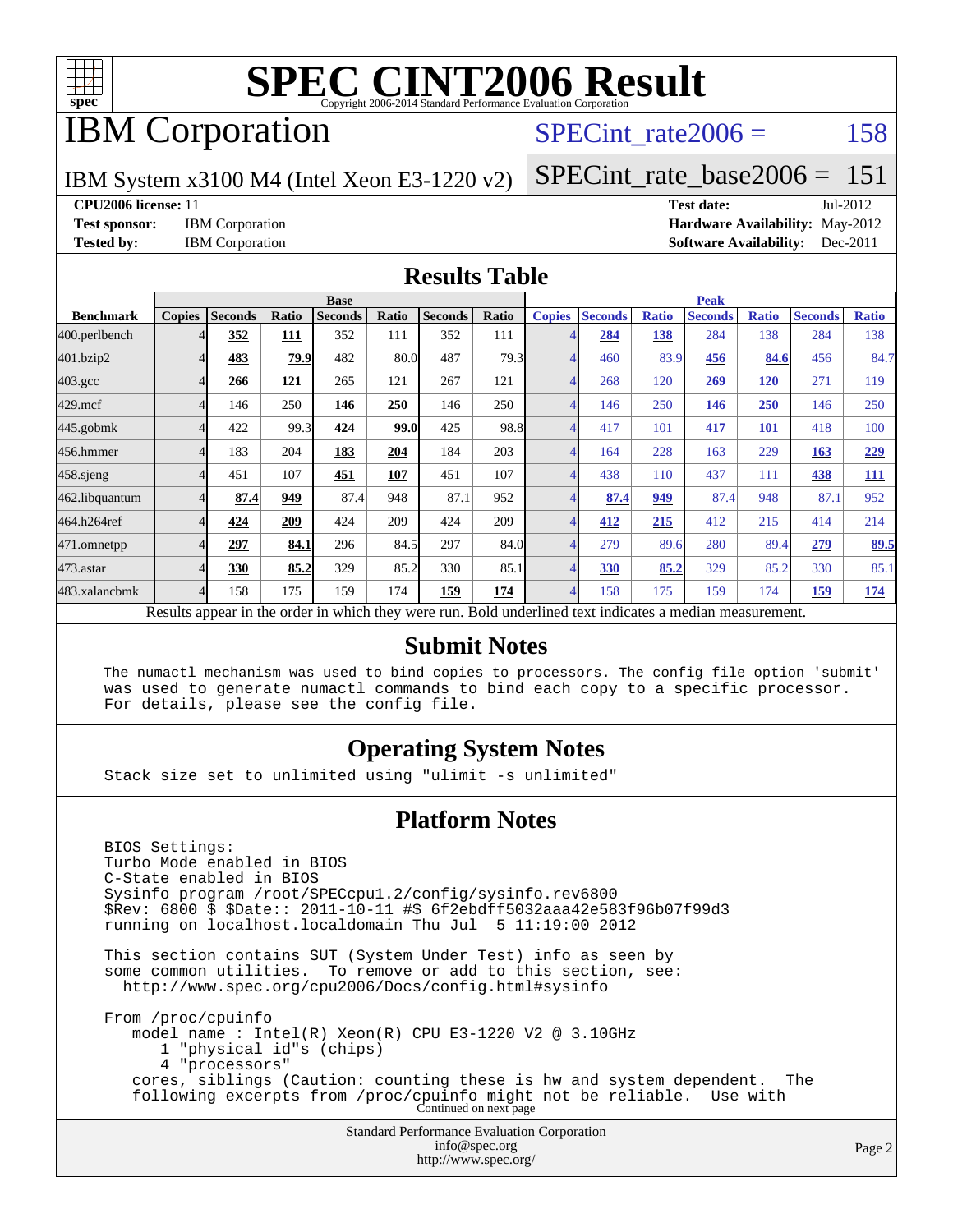

IBM Corporation

SPECint rate $2006 = 158$ 

IBM System x3100 M4 (Intel Xeon E3-1220 v2)

[SPECint\\_rate\\_base2006 =](http://www.spec.org/auto/cpu2006/Docs/result-fields.html#SPECintratebase2006)  $151$ 

**[Test sponsor:](http://www.spec.org/auto/cpu2006/Docs/result-fields.html#Testsponsor)** IBM Corporation **[Hardware Availability:](http://www.spec.org/auto/cpu2006/Docs/result-fields.html#HardwareAvailability)** May-2012

**[CPU2006 license:](http://www.spec.org/auto/cpu2006/Docs/result-fields.html#CPU2006license)** 11 **[Test date:](http://www.spec.org/auto/cpu2006/Docs/result-fields.html#Testdate)** Jul-2012 **[Tested by:](http://www.spec.org/auto/cpu2006/Docs/result-fields.html#Testedby)** IBM Corporation **[Software Availability:](http://www.spec.org/auto/cpu2006/Docs/result-fields.html#SoftwareAvailability)** Dec-2011

#### **[Platform Notes \(Continued\)](http://www.spec.org/auto/cpu2006/Docs/result-fields.html#PlatformNotes)**

 caution.) cpu cores : 4 siblings : 4 physical 0: cores 0 1 2 3 cache size : 8192 KB From /proc/meminfo MemTotal: 16322724 kB HugePages\_Total: 0<br>Hugepagesize: 2048 kB Hugepagesize: /usr/bin/lsb\_release -d Red Hat Enterprise Linux Server release 6.2 (Santiago) From /etc/\*release\* /etc/\*version\* redhat-release: Red Hat Enterprise Linux Server release 6.2 (Santiago) system-release: Red Hat Enterprise Linux Server release 6.2 (Santiago) system-release-cpe: cpe:/o:redhat:enterprise\_linux:6server:ga:server uname -a: Linux localhost.localdomain 2.6.32-220.el6.x86\_64 #1 SMP Wed Nov 9 08:03:13 EST 2011 x86\_64 x86\_64 x86\_64 GNU/Linux run-level 3 Jul 5 11:15 SPEC is set to: /root/SPECcpu1.2 Filesystem Type Size Used Avail Use% Mounted on /dev/mapper/VolGroup-lv\_root 26G 22G 55% / Additional information from dmidecode: Memory: 2x Micron 18JSF1G72AZ-1G6D1 8 GB 1600 MHz 2 rank (End of data from sysinfo program)

**[General Notes](http://www.spec.org/auto/cpu2006/Docs/result-fields.html#GeneralNotes)**

Environment variables set by runspec before the start of the run: LD\_LIBRARY\_PATH = "/root/SPECcpu1.2/libs/32:/root/SPECcpu1.2/libs/64" Binaries compiled on a system with 1x Core i7-860 CPU + 8GB

 memory using RHEL5.5 Transparent Huge Pages enabled with: echo always > /sys/kernel/mm/redhat\_transparent\_hugepage/enabled Filesystem page cache cleared with: echo 1> /proc/sys/vm/drop\_caches runspec command invoked through numactl i.e.: numactl --interleave=all runspec <etc>

> Standard Performance Evaluation Corporation [info@spec.org](mailto:info@spec.org) <http://www.spec.org/>

Page 3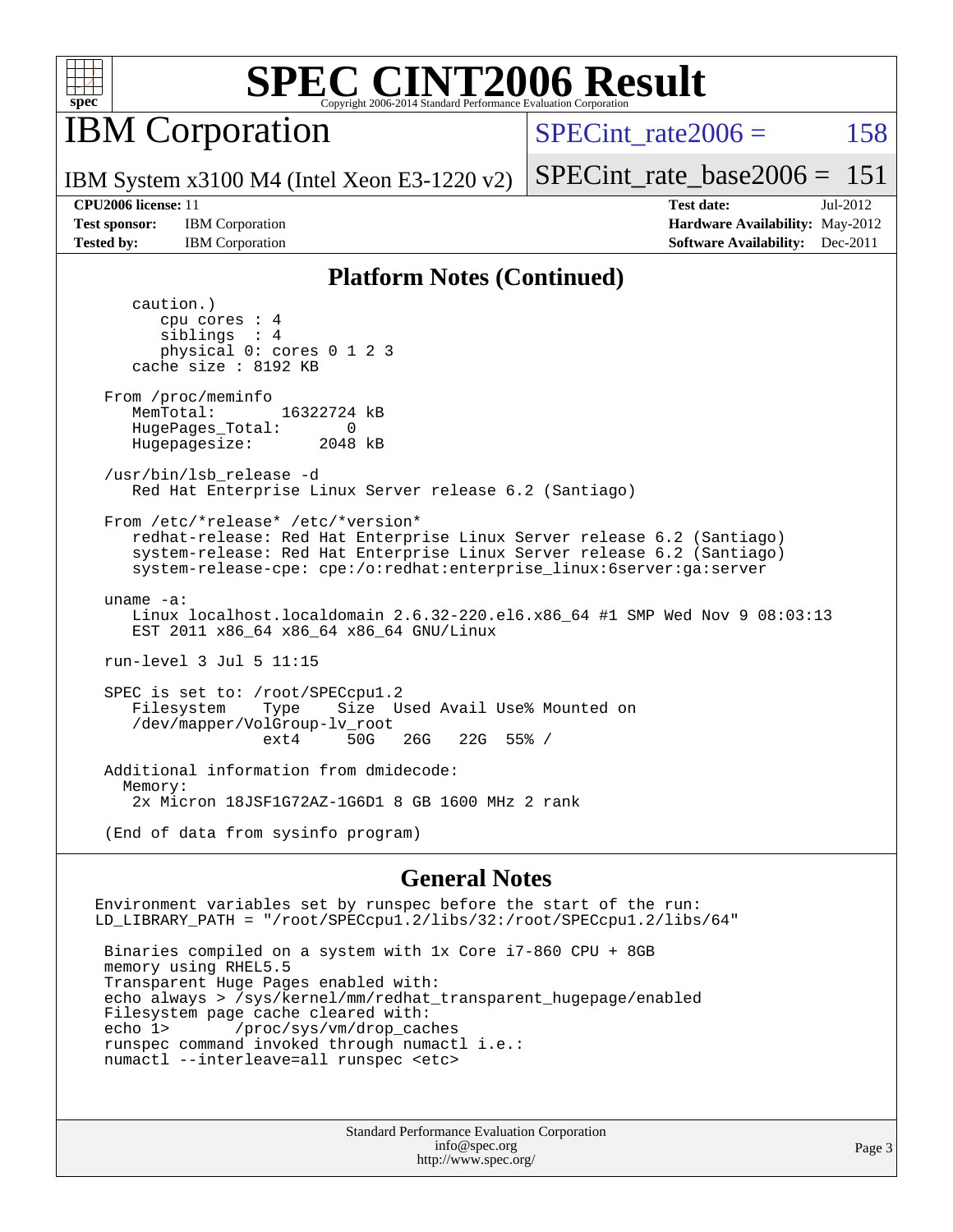

## IBM Corporation

SPECint rate $2006 = 158$ 

IBM System x3100 M4 (Intel Xeon E3-1220 v2)

#### **[CPU2006 license:](http://www.spec.org/auto/cpu2006/Docs/result-fields.html#CPU2006license)** 11 **[Test date:](http://www.spec.org/auto/cpu2006/Docs/result-fields.html#Testdate)** Jul-2012

**[Test sponsor:](http://www.spec.org/auto/cpu2006/Docs/result-fields.html#Testsponsor)** IBM Corporation **[Hardware Availability:](http://www.spec.org/auto/cpu2006/Docs/result-fields.html#HardwareAvailability)** May-2012

[SPECint\\_rate\\_base2006 =](http://www.spec.org/auto/cpu2006/Docs/result-fields.html#SPECintratebase2006)  $151$ 

**[Tested by:](http://www.spec.org/auto/cpu2006/Docs/result-fields.html#Testedby)** IBM Corporation **[Software Availability:](http://www.spec.org/auto/cpu2006/Docs/result-fields.html#SoftwareAvailability)** Dec-2011

### **[Base Compiler Invocation](http://www.spec.org/auto/cpu2006/Docs/result-fields.html#BaseCompilerInvocation)**

[C benchmarks](http://www.spec.org/auto/cpu2006/Docs/result-fields.html#Cbenchmarks):  $\text{icc}$   $-\text{m32}$ 

[C++ benchmarks:](http://www.spec.org/auto/cpu2006/Docs/result-fields.html#CXXbenchmarks) [icpc -m32](http://www.spec.org/cpu2006/results/res2012q3/cpu2006-20120710-23529.flags.html#user_CXXbase_intel_icpc_4e5a5ef1a53fd332b3c49e69c3330699)

#### **[Base Portability Flags](http://www.spec.org/auto/cpu2006/Docs/result-fields.html#BasePortabilityFlags)**

 400.perlbench: [-DSPEC\\_CPU\\_LINUX\\_IA32](http://www.spec.org/cpu2006/results/res2012q3/cpu2006-20120710-23529.flags.html#b400.perlbench_baseCPORTABILITY_DSPEC_CPU_LINUX_IA32) 462.libquantum: [-DSPEC\\_CPU\\_LINUX](http://www.spec.org/cpu2006/results/res2012q3/cpu2006-20120710-23529.flags.html#b462.libquantum_baseCPORTABILITY_DSPEC_CPU_LINUX) 483.xalancbmk: [-DSPEC\\_CPU\\_LINUX](http://www.spec.org/cpu2006/results/res2012q3/cpu2006-20120710-23529.flags.html#b483.xalancbmk_baseCXXPORTABILITY_DSPEC_CPU_LINUX)

### **[Base Optimization Flags](http://www.spec.org/auto/cpu2006/Docs/result-fields.html#BaseOptimizationFlags)**

[C benchmarks](http://www.spec.org/auto/cpu2006/Docs/result-fields.html#Cbenchmarks):

[-xSSE4.2](http://www.spec.org/cpu2006/results/res2012q3/cpu2006-20120710-23529.flags.html#user_CCbase_f-xSSE42_f91528193cf0b216347adb8b939d4107) [-ipo](http://www.spec.org/cpu2006/results/res2012q3/cpu2006-20120710-23529.flags.html#user_CCbase_f-ipo) [-O3](http://www.spec.org/cpu2006/results/res2012q3/cpu2006-20120710-23529.flags.html#user_CCbase_f-O3) [-no-prec-div](http://www.spec.org/cpu2006/results/res2012q3/cpu2006-20120710-23529.flags.html#user_CCbase_f-no-prec-div) [-opt-prefetch](http://www.spec.org/cpu2006/results/res2012q3/cpu2006-20120710-23529.flags.html#user_CCbase_f-opt-prefetch) [-opt-mem-layout-trans=3](http://www.spec.org/cpu2006/results/res2012q3/cpu2006-20120710-23529.flags.html#user_CCbase_f-opt-mem-layout-trans_a7b82ad4bd7abf52556d4961a2ae94d5)

[C++ benchmarks:](http://www.spec.org/auto/cpu2006/Docs/result-fields.html#CXXbenchmarks)

[-xSSE4.2](http://www.spec.org/cpu2006/results/res2012q3/cpu2006-20120710-23529.flags.html#user_CXXbase_f-xSSE42_f91528193cf0b216347adb8b939d4107) [-ipo](http://www.spec.org/cpu2006/results/res2012q3/cpu2006-20120710-23529.flags.html#user_CXXbase_f-ipo) [-O3](http://www.spec.org/cpu2006/results/res2012q3/cpu2006-20120710-23529.flags.html#user_CXXbase_f-O3) [-no-prec-div](http://www.spec.org/cpu2006/results/res2012q3/cpu2006-20120710-23529.flags.html#user_CXXbase_f-no-prec-div) [-opt-prefetch](http://www.spec.org/cpu2006/results/res2012q3/cpu2006-20120710-23529.flags.html#user_CXXbase_f-opt-prefetch) [-opt-mem-layout-trans=3](http://www.spec.org/cpu2006/results/res2012q3/cpu2006-20120710-23529.flags.html#user_CXXbase_f-opt-mem-layout-trans_a7b82ad4bd7abf52556d4961a2ae94d5) [-Wl,-z,muldefs](http://www.spec.org/cpu2006/results/res2012q3/cpu2006-20120710-23529.flags.html#user_CXXbase_link_force_multiple1_74079c344b956b9658436fd1b6dd3a8a) [-L/smartheap -lsmartheap](http://www.spec.org/cpu2006/results/res2012q3/cpu2006-20120710-23529.flags.html#user_CXXbase_SmartHeap_7c9e394a5779e1a7fec7c221e123830c)

#### **[Base Other Flags](http://www.spec.org/auto/cpu2006/Docs/result-fields.html#BaseOtherFlags)**

[C benchmarks](http://www.spec.org/auto/cpu2006/Docs/result-fields.html#Cbenchmarks):

403.gcc: [-Dalloca=\\_alloca](http://www.spec.org/cpu2006/results/res2012q3/cpu2006-20120710-23529.flags.html#b403.gcc_baseEXTRA_CFLAGS_Dalloca_be3056838c12de2578596ca5467af7f3)

### **[Peak Compiler Invocation](http://www.spec.org/auto/cpu2006/Docs/result-fields.html#PeakCompilerInvocation)**

[C benchmarks \(except as noted below\)](http://www.spec.org/auto/cpu2006/Docs/result-fields.html#Cbenchmarksexceptasnotedbelow): [icc -m32](http://www.spec.org/cpu2006/results/res2012q3/cpu2006-20120710-23529.flags.html#user_CCpeak_intel_icc_5ff4a39e364c98233615fdd38438c6f2) 400.perlbench: [icc -m64](http://www.spec.org/cpu2006/results/res2012q3/cpu2006-20120710-23529.flags.html#user_peakCCLD400_perlbench_intel_icc_64bit_bda6cc9af1fdbb0edc3795bac97ada53) 401.bzip2: [icc -m64](http://www.spec.org/cpu2006/results/res2012q3/cpu2006-20120710-23529.flags.html#user_peakCCLD401_bzip2_intel_icc_64bit_bda6cc9af1fdbb0edc3795bac97ada53)

456.hmmer: [icc -m64](http://www.spec.org/cpu2006/results/res2012q3/cpu2006-20120710-23529.flags.html#user_peakCCLD456_hmmer_intel_icc_64bit_bda6cc9af1fdbb0edc3795bac97ada53)

458.sjeng: [icc -m64](http://www.spec.org/cpu2006/results/res2012q3/cpu2006-20120710-23529.flags.html#user_peakCCLD458_sjeng_intel_icc_64bit_bda6cc9af1fdbb0edc3795bac97ada53)

```
C++ benchmarks: 
icpc -m32
```
Standard Performance Evaluation Corporation [info@spec.org](mailto:info@spec.org) <http://www.spec.org/>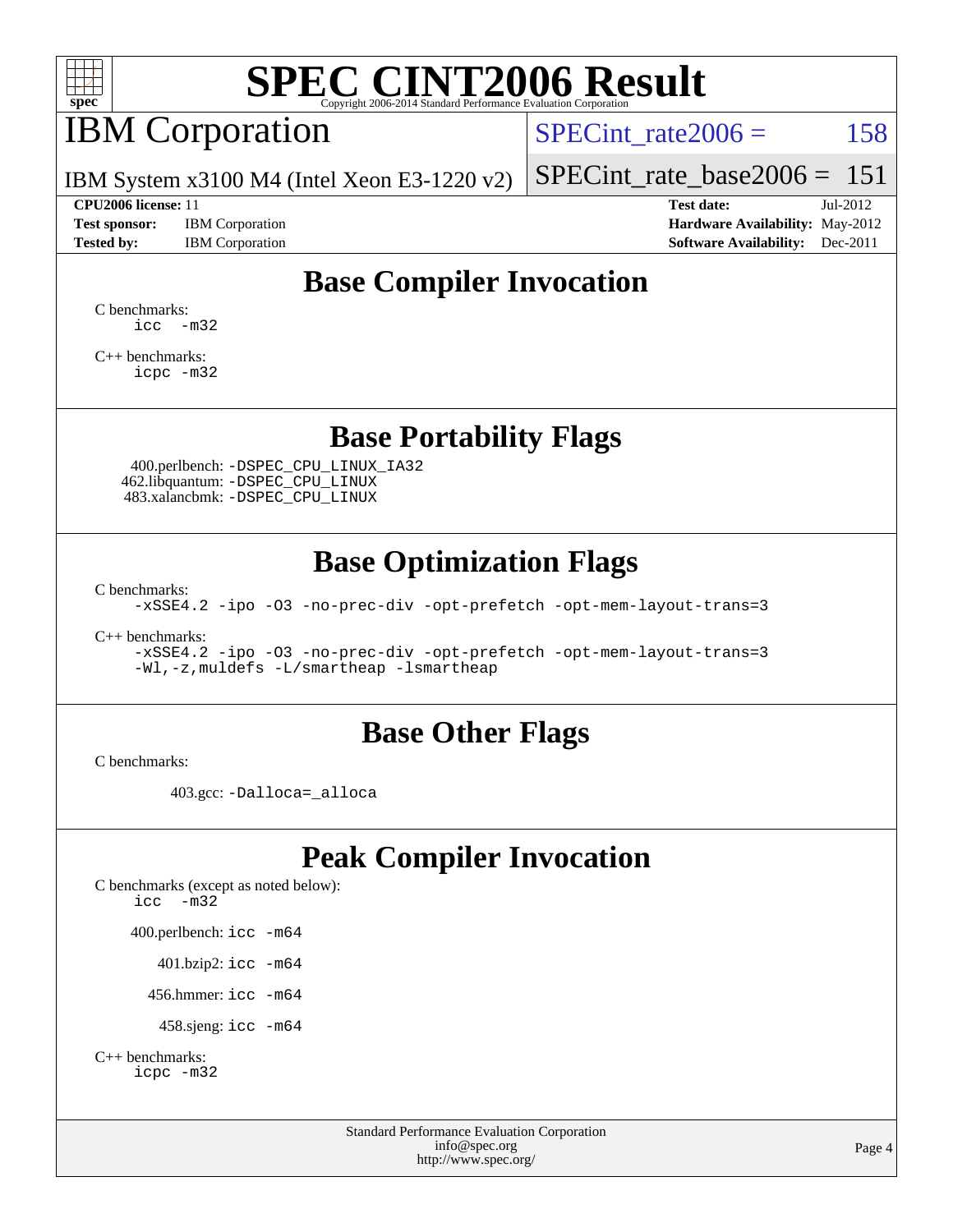

IBM Corporation

SPECint rate $2006 = 158$ 

IBM System x3100 M4 (Intel Xeon E3-1220 v2)

[SPECint\\_rate\\_base2006 =](http://www.spec.org/auto/cpu2006/Docs/result-fields.html#SPECintratebase2006)  $151$ 

**[CPU2006 license:](http://www.spec.org/auto/cpu2006/Docs/result-fields.html#CPU2006license)** 11 **[Test date:](http://www.spec.org/auto/cpu2006/Docs/result-fields.html#Testdate)** Jul-2012 **[Test sponsor:](http://www.spec.org/auto/cpu2006/Docs/result-fields.html#Testsponsor)** IBM Corporation **[Hardware Availability:](http://www.spec.org/auto/cpu2006/Docs/result-fields.html#HardwareAvailability)** May-2012 **[Tested by:](http://www.spec.org/auto/cpu2006/Docs/result-fields.html#Testedby)** IBM Corporation **[Software Availability:](http://www.spec.org/auto/cpu2006/Docs/result-fields.html#SoftwareAvailability)** Dec-2011

### **[Peak Portability Flags](http://www.spec.org/auto/cpu2006/Docs/result-fields.html#PeakPortabilityFlags)**

 400.perlbench: [-DSPEC\\_CPU\\_LP64](http://www.spec.org/cpu2006/results/res2012q3/cpu2006-20120710-23529.flags.html#b400.perlbench_peakCPORTABILITY_DSPEC_CPU_LP64) [-DSPEC\\_CPU\\_LINUX\\_X64](http://www.spec.org/cpu2006/results/res2012q3/cpu2006-20120710-23529.flags.html#b400.perlbench_peakCPORTABILITY_DSPEC_CPU_LINUX_X64) 401.bzip2: [-DSPEC\\_CPU\\_LP64](http://www.spec.org/cpu2006/results/res2012q3/cpu2006-20120710-23529.flags.html#suite_peakCPORTABILITY401_bzip2_DSPEC_CPU_LP64) 456.hmmer: [-DSPEC\\_CPU\\_LP64](http://www.spec.org/cpu2006/results/res2012q3/cpu2006-20120710-23529.flags.html#suite_peakCPORTABILITY456_hmmer_DSPEC_CPU_LP64) 458.sjeng: [-DSPEC\\_CPU\\_LP64](http://www.spec.org/cpu2006/results/res2012q3/cpu2006-20120710-23529.flags.html#suite_peakCPORTABILITY458_sjeng_DSPEC_CPU_LP64) 462.libquantum: [-DSPEC\\_CPU\\_LINUX](http://www.spec.org/cpu2006/results/res2012q3/cpu2006-20120710-23529.flags.html#b462.libquantum_peakCPORTABILITY_DSPEC_CPU_LINUX) 483.xalancbmk: [-DSPEC\\_CPU\\_LINUX](http://www.spec.org/cpu2006/results/res2012q3/cpu2006-20120710-23529.flags.html#b483.xalancbmk_peakCXXPORTABILITY_DSPEC_CPU_LINUX)

## **[Peak Optimization Flags](http://www.spec.org/auto/cpu2006/Docs/result-fields.html#PeakOptimizationFlags)**

[C benchmarks](http://www.spec.org/auto/cpu2006/Docs/result-fields.html#Cbenchmarks):

 400.perlbench: [-xSSE4.2](http://www.spec.org/cpu2006/results/res2012q3/cpu2006-20120710-23529.flags.html#user_peakPASS2_CFLAGSPASS2_LDCFLAGS400_perlbench_f-xSSE42_f91528193cf0b216347adb8b939d4107)(pass 2) [-prof-gen](http://www.spec.org/cpu2006/results/res2012q3/cpu2006-20120710-23529.flags.html#user_peakPASS1_CFLAGSPASS1_LDCFLAGS400_perlbench_prof_gen_e43856698f6ca7b7e442dfd80e94a8fc)(pass 1) [-ipo](http://www.spec.org/cpu2006/results/res2012q3/cpu2006-20120710-23529.flags.html#user_peakPASS2_CFLAGSPASS2_LDCFLAGS400_perlbench_f-ipo)(pass 2) [-O3](http://www.spec.org/cpu2006/results/res2012q3/cpu2006-20120710-23529.flags.html#user_peakPASS2_CFLAGSPASS2_LDCFLAGS400_perlbench_f-O3)(pass 2) [-no-prec-div](http://www.spec.org/cpu2006/results/res2012q3/cpu2006-20120710-23529.flags.html#user_peakPASS2_CFLAGSPASS2_LDCFLAGS400_perlbench_f-no-prec-div)(pass 2) [-prof-use](http://www.spec.org/cpu2006/results/res2012q3/cpu2006-20120710-23529.flags.html#user_peakPASS2_CFLAGSPASS2_LDCFLAGS400_perlbench_prof_use_bccf7792157ff70d64e32fe3e1250b55)(pass 2) [-auto-ilp32](http://www.spec.org/cpu2006/results/res2012q3/cpu2006-20120710-23529.flags.html#user_peakCOPTIMIZE400_perlbench_f-auto-ilp32)  $401.bzip2: -xSSE4.2(pass 2) -prof-qen(pass 1) -ipo(pass 2)$  $401.bzip2: -xSSE4.2(pass 2) -prof-qen(pass 1) -ipo(pass 2)$  $401.bzip2: -xSSE4.2(pass 2) -prof-qen(pass 1) -ipo(pass 2)$  $401.bzip2: -xSSE4.2(pass 2) -prof-qen(pass 1) -ipo(pass 2)$  $401.bzip2: -xSSE4.2(pass 2) -prof-qen(pass 1) -ipo(pass 2)$ [-O3](http://www.spec.org/cpu2006/results/res2012q3/cpu2006-20120710-23529.flags.html#user_peakPASS2_CFLAGSPASS2_LDCFLAGS401_bzip2_f-O3)(pass 2) [-no-prec-div](http://www.spec.org/cpu2006/results/res2012q3/cpu2006-20120710-23529.flags.html#user_peakPASS2_CFLAGSPASS2_LDCFLAGS401_bzip2_f-no-prec-div)(pass 2) [-prof-use](http://www.spec.org/cpu2006/results/res2012q3/cpu2006-20120710-23529.flags.html#user_peakPASS2_CFLAGSPASS2_LDCFLAGS401_bzip2_prof_use_bccf7792157ff70d64e32fe3e1250b55)(pass 2) [-opt-prefetch](http://www.spec.org/cpu2006/results/res2012q3/cpu2006-20120710-23529.flags.html#user_peakCOPTIMIZE401_bzip2_f-opt-prefetch) [-auto-ilp32](http://www.spec.org/cpu2006/results/res2012q3/cpu2006-20120710-23529.flags.html#user_peakCOPTIMIZE401_bzip2_f-auto-ilp32) [-ansi-alias](http://www.spec.org/cpu2006/results/res2012q3/cpu2006-20120710-23529.flags.html#user_peakCOPTIMIZE401_bzip2_f-ansi-alias) 403.gcc: [-xSSE4.2](http://www.spec.org/cpu2006/results/res2012q3/cpu2006-20120710-23529.flags.html#user_peakCOPTIMIZE403_gcc_f-xSSE42_f91528193cf0b216347adb8b939d4107) [-ipo](http://www.spec.org/cpu2006/results/res2012q3/cpu2006-20120710-23529.flags.html#user_peakCOPTIMIZE403_gcc_f-ipo) [-O3](http://www.spec.org/cpu2006/results/res2012q3/cpu2006-20120710-23529.flags.html#user_peakCOPTIMIZE403_gcc_f-O3) [-no-prec-div](http://www.spec.org/cpu2006/results/res2012q3/cpu2006-20120710-23529.flags.html#user_peakCOPTIMIZE403_gcc_f-no-prec-div) 429.mcf: basepeak = yes 445.gobmk: [-xSSE4.2](http://www.spec.org/cpu2006/results/res2012q3/cpu2006-20120710-23529.flags.html#user_peakPASS2_CFLAGSPASS2_LDCFLAGS445_gobmk_f-xSSE42_f91528193cf0b216347adb8b939d4107)(pass 2) [-prof-gen](http://www.spec.org/cpu2006/results/res2012q3/cpu2006-20120710-23529.flags.html#user_peakPASS1_CFLAGSPASS1_LDCFLAGS445_gobmk_prof_gen_e43856698f6ca7b7e442dfd80e94a8fc)(pass 1) [-prof-use](http://www.spec.org/cpu2006/results/res2012q3/cpu2006-20120710-23529.flags.html#user_peakPASS2_CFLAGSPASS2_LDCFLAGS445_gobmk_prof_use_bccf7792157ff70d64e32fe3e1250b55)(pass 2) [-ansi-alias](http://www.spec.org/cpu2006/results/res2012q3/cpu2006-20120710-23529.flags.html#user_peakCOPTIMIZE445_gobmk_f-ansi-alias) [-opt-mem-layout-trans=3](http://www.spec.org/cpu2006/results/res2012q3/cpu2006-20120710-23529.flags.html#user_peakCOPTIMIZE445_gobmk_f-opt-mem-layout-trans_a7b82ad4bd7abf52556d4961a2ae94d5) 456.hmmer: [-xSSE4.2](http://www.spec.org/cpu2006/results/res2012q3/cpu2006-20120710-23529.flags.html#user_peakCOPTIMIZE456_hmmer_f-xSSE42_f91528193cf0b216347adb8b939d4107) [-ipo](http://www.spec.org/cpu2006/results/res2012q3/cpu2006-20120710-23529.flags.html#user_peakCOPTIMIZE456_hmmer_f-ipo) [-O3](http://www.spec.org/cpu2006/results/res2012q3/cpu2006-20120710-23529.flags.html#user_peakCOPTIMIZE456_hmmer_f-O3) [-no-prec-div](http://www.spec.org/cpu2006/results/res2012q3/cpu2006-20120710-23529.flags.html#user_peakCOPTIMIZE456_hmmer_f-no-prec-div) [-unroll2](http://www.spec.org/cpu2006/results/res2012q3/cpu2006-20120710-23529.flags.html#user_peakCOPTIMIZE456_hmmer_f-unroll_784dae83bebfb236979b41d2422d7ec2) [-auto-ilp32](http://www.spec.org/cpu2006/results/res2012q3/cpu2006-20120710-23529.flags.html#user_peakCOPTIMIZE456_hmmer_f-auto-ilp32) 458.sjeng: [-xSSE4.2](http://www.spec.org/cpu2006/results/res2012q3/cpu2006-20120710-23529.flags.html#user_peakPASS2_CFLAGSPASS2_LDCFLAGS458_sjeng_f-xSSE42_f91528193cf0b216347adb8b939d4107)(pass 2) [-prof-gen](http://www.spec.org/cpu2006/results/res2012q3/cpu2006-20120710-23529.flags.html#user_peakPASS1_CFLAGSPASS1_LDCFLAGS458_sjeng_prof_gen_e43856698f6ca7b7e442dfd80e94a8fc)(pass 1) [-ipo](http://www.spec.org/cpu2006/results/res2012q3/cpu2006-20120710-23529.flags.html#user_peakPASS2_CFLAGSPASS2_LDCFLAGS458_sjeng_f-ipo)(pass 2) [-O3](http://www.spec.org/cpu2006/results/res2012q3/cpu2006-20120710-23529.flags.html#user_peakPASS2_CFLAGSPASS2_LDCFLAGS458_sjeng_f-O3)(pass 2) [-no-prec-div](http://www.spec.org/cpu2006/results/res2012q3/cpu2006-20120710-23529.flags.html#user_peakPASS2_CFLAGSPASS2_LDCFLAGS458_sjeng_f-no-prec-div)(pass 2) [-prof-use](http://www.spec.org/cpu2006/results/res2012q3/cpu2006-20120710-23529.flags.html#user_peakPASS2_CFLAGSPASS2_LDCFLAGS458_sjeng_prof_use_bccf7792157ff70d64e32fe3e1250b55)(pass 2) [-unroll4](http://www.spec.org/cpu2006/results/res2012q3/cpu2006-20120710-23529.flags.html#user_peakCOPTIMIZE458_sjeng_f-unroll_4e5e4ed65b7fd20bdcd365bec371b81f) [-auto-ilp32](http://www.spec.org/cpu2006/results/res2012q3/cpu2006-20120710-23529.flags.html#user_peakCOPTIMIZE458_sjeng_f-auto-ilp32)  $462$ .libquantum: basepeak = yes 464.h264ref: [-xSSE4.2](http://www.spec.org/cpu2006/results/res2012q3/cpu2006-20120710-23529.flags.html#user_peakPASS2_CFLAGSPASS2_LDCFLAGS464_h264ref_f-xSSE42_f91528193cf0b216347adb8b939d4107)(pass 2) [-prof-gen](http://www.spec.org/cpu2006/results/res2012q3/cpu2006-20120710-23529.flags.html#user_peakPASS1_CFLAGSPASS1_LDCFLAGS464_h264ref_prof_gen_e43856698f6ca7b7e442dfd80e94a8fc)(pass 1) [-ipo](http://www.spec.org/cpu2006/results/res2012q3/cpu2006-20120710-23529.flags.html#user_peakPASS2_CFLAGSPASS2_LDCFLAGS464_h264ref_f-ipo)(pass 2) [-O3](http://www.spec.org/cpu2006/results/res2012q3/cpu2006-20120710-23529.flags.html#user_peakPASS2_CFLAGSPASS2_LDCFLAGS464_h264ref_f-O3)(pass 2) [-no-prec-div](http://www.spec.org/cpu2006/results/res2012q3/cpu2006-20120710-23529.flags.html#user_peakPASS2_CFLAGSPASS2_LDCFLAGS464_h264ref_f-no-prec-div)(pass 2) [-prof-use](http://www.spec.org/cpu2006/results/res2012q3/cpu2006-20120710-23529.flags.html#user_peakPASS2_CFLAGSPASS2_LDCFLAGS464_h264ref_prof_use_bccf7792157ff70d64e32fe3e1250b55)(pass 2) [-unroll2](http://www.spec.org/cpu2006/results/res2012q3/cpu2006-20120710-23529.flags.html#user_peakCOPTIMIZE464_h264ref_f-unroll_784dae83bebfb236979b41d2422d7ec2) [-ansi-alias](http://www.spec.org/cpu2006/results/res2012q3/cpu2006-20120710-23529.flags.html#user_peakCOPTIMIZE464_h264ref_f-ansi-alias) [C++ benchmarks:](http://www.spec.org/auto/cpu2006/Docs/result-fields.html#CXXbenchmarks) 471.omnetpp: [-xSSE4.2](http://www.spec.org/cpu2006/results/res2012q3/cpu2006-20120710-23529.flags.html#user_peakPASS2_CXXFLAGSPASS2_LDCXXFLAGS471_omnetpp_f-xSSE42_f91528193cf0b216347adb8b939d4107)(pass 2) [-prof-gen](http://www.spec.org/cpu2006/results/res2012q3/cpu2006-20120710-23529.flags.html#user_peakPASS1_CXXFLAGSPASS1_LDCXXFLAGS471_omnetpp_prof_gen_e43856698f6ca7b7e442dfd80e94a8fc)(pass 1) [-ipo](http://www.spec.org/cpu2006/results/res2012q3/cpu2006-20120710-23529.flags.html#user_peakPASS2_CXXFLAGSPASS2_LDCXXFLAGS471_omnetpp_f-ipo)(pass 2) [-O3](http://www.spec.org/cpu2006/results/res2012q3/cpu2006-20120710-23529.flags.html#user_peakPASS2_CXXFLAGSPASS2_LDCXXFLAGS471_omnetpp_f-O3)(pass 2) [-no-prec-div](http://www.spec.org/cpu2006/results/res2012q3/cpu2006-20120710-23529.flags.html#user_peakPASS2_CXXFLAGSPASS2_LDCXXFLAGS471_omnetpp_f-no-prec-div)(pass 2) [-prof-use](http://www.spec.org/cpu2006/results/res2012q3/cpu2006-20120710-23529.flags.html#user_peakPASS2_CXXFLAGSPASS2_LDCXXFLAGS471_omnetpp_prof_use_bccf7792157ff70d64e32fe3e1250b55)(pass 2) [-ansi-alias](http://www.spec.org/cpu2006/results/res2012q3/cpu2006-20120710-23529.flags.html#user_peakCXXOPTIMIZE471_omnetpp_f-ansi-alias) [-opt-ra-region-strategy=block](http://www.spec.org/cpu2006/results/res2012q3/cpu2006-20120710-23529.flags.html#user_peakCXXOPTIMIZE471_omnetpp_f-opt-ra-region-strategy_a0a37c372d03933b2a18d4af463c1f69) [-Wl,-z,muldefs](http://www.spec.org/cpu2006/results/res2012q3/cpu2006-20120710-23529.flags.html#user_peakEXTRA_LDFLAGS471_omnetpp_link_force_multiple1_74079c344b956b9658436fd1b6dd3a8a) [-L/smartheap -lsmartheap](http://www.spec.org/cpu2006/results/res2012q3/cpu2006-20120710-23529.flags.html#user_peakEXTRA_LIBS471_omnetpp_SmartHeap_7c9e394a5779e1a7fec7c221e123830c) 473.astar: basepeak = yes Continued on next page

> Standard Performance Evaluation Corporation [info@spec.org](mailto:info@spec.org) <http://www.spec.org/>